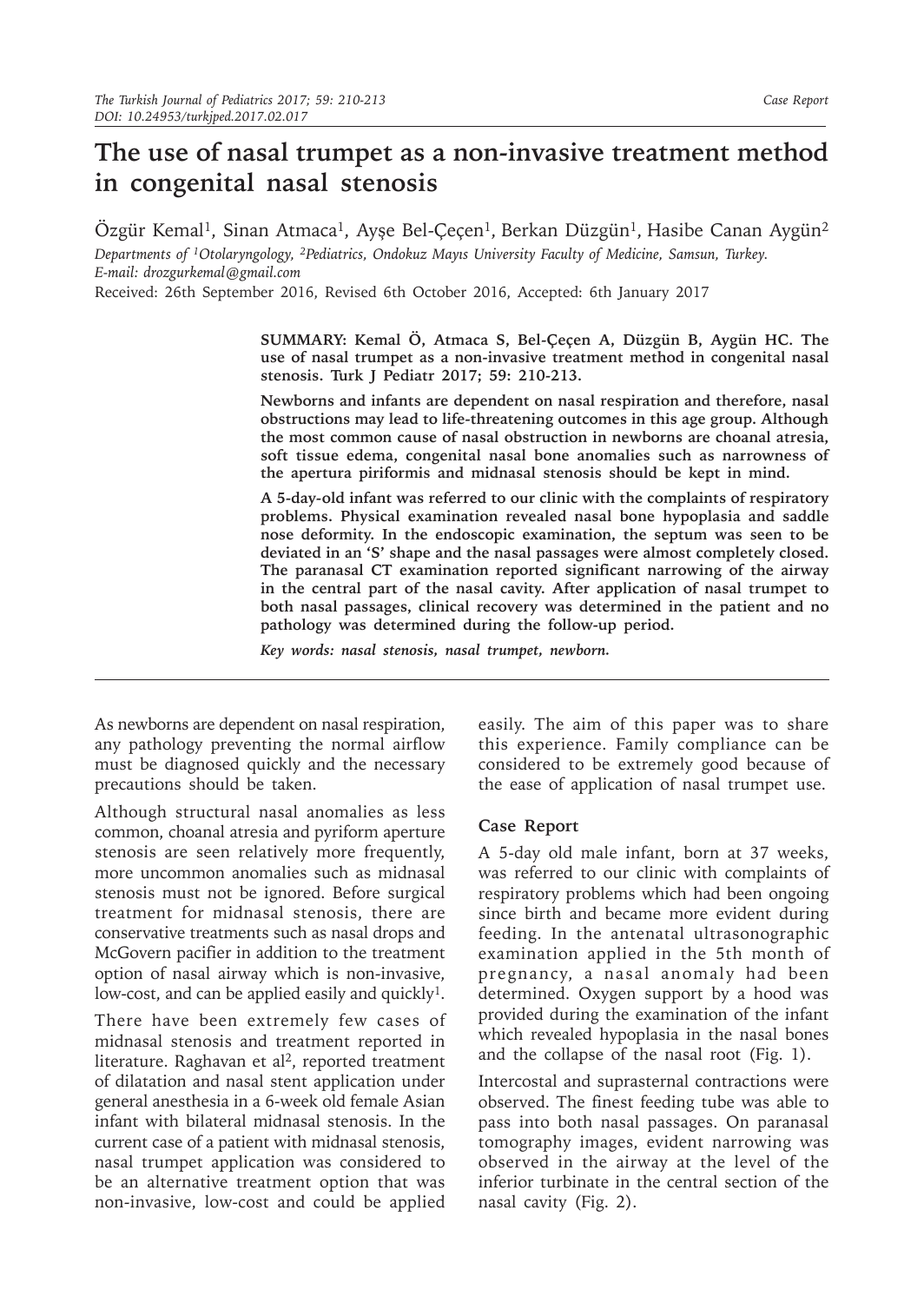As bruising and carbon dioxide retention developed in the patient during follow-up, surgery was planned. Endoscopic examination was done under general anesthesia. The septum was seen to be deviated to the right and there was narrowness in the central section of both nasal passages. Passages were seemed to be almost completely closed. A no. 3 intubation tube was placed in both nasal passages and the anterior edges were fixed to the septum with 4.0 prolene sutures. During follow-up, after the first month, the patient tore the septum



hypoplasia in the nasal bones and that the nasal root had collapsed.



by pulling on the tubes, respiratory problems developed rapidly and so the intubated patient was again referred to our clinic. Bedside application of a no. 12 nasal airway (nasal trumpet) (Fig. 3) to both nasal passages was made and after a short period the patient was extubated. Nasal trumpet can be placed in the nose which can easily done by the parents and this is the advantage of the device. Although the risk of nasal trumpet removal by the infant exists, parents can insert them readily. The possibility of bilateral removal of the trumpets by the infant stipulates close parent or caregiver supervision. It is not fixed by a suture or something similar. When the patient was seen to have recovered well, he was discharged. Airways were used continuously for 1.5 months. At the follow-up examination 1.5 months later, the patient was seen to have no further need for the nasal trumpet.

We informed the patient about the publication and written informed consent was obtained

## **Discussion**

The epiglottis in newborns extends as far as the soft palate, separating the digestive and respiratory tracts and thus feeding and respiratory functions can occur at the same time. Approximately 90% of newborns cannot achieve successful oral/nasal respiration coordination. This explains the dependence of the newborn on nasal respiration for the first 2 months of life3. As newborns and infants are dependent on nasal respiration, findings Fig. 1. The examination of the infant which revealed by a nasal obstruction in this age group in **Fig.** 1. The nasal bones and that the nasal root of a nasal obstruction in this age group in



**Fig. 2.** CT-scan of midnasal stenosis. **Fig. 3.** Nasal airway (nasal trumpet).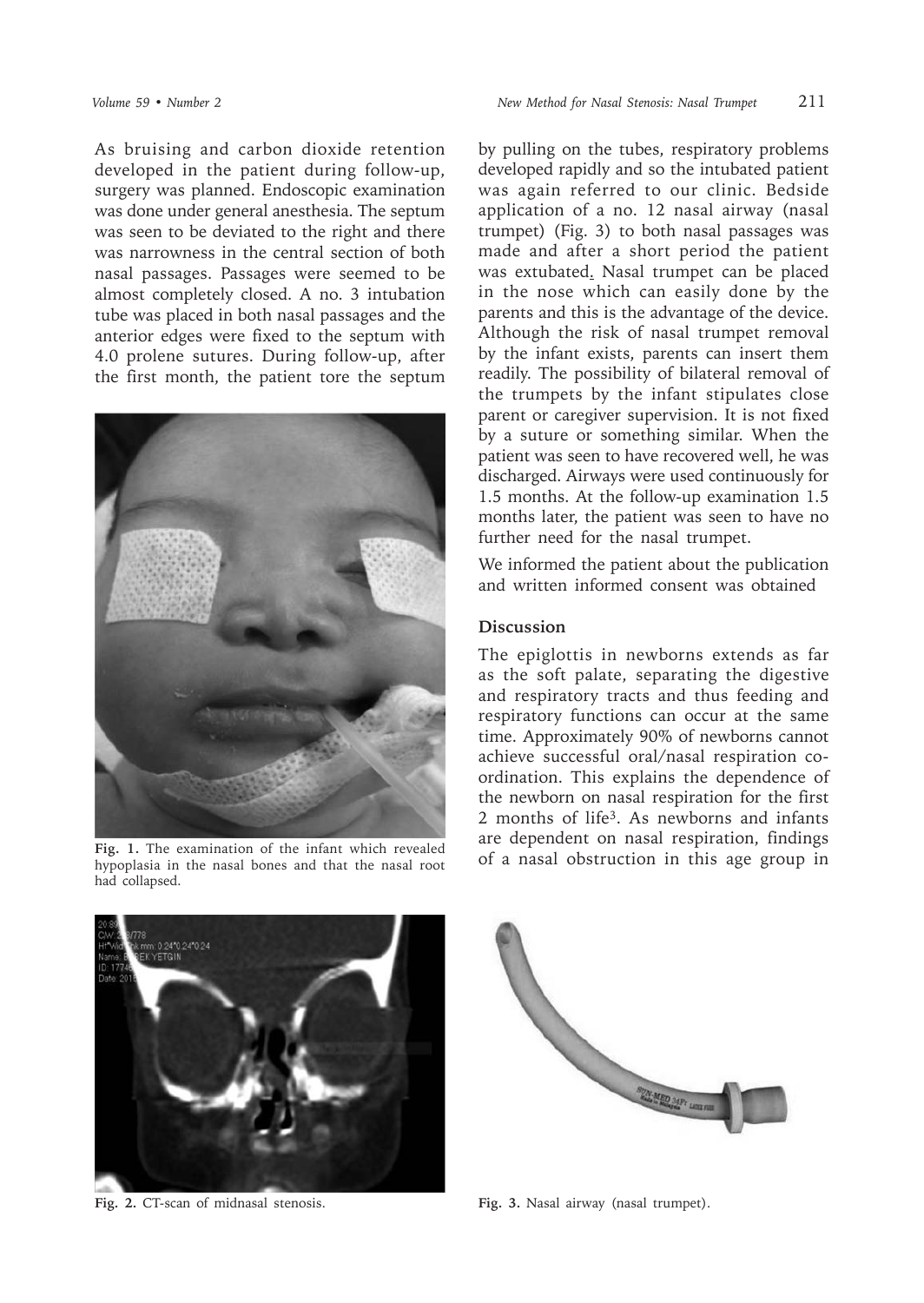particular can be life-threatening and require emergency intervention. Nasal obstruction in newborns is identified by apnea seizures during feeding, chronic unilateral or bilateral rhinorrhea and findings of severe respiratory distress despite a normal tracheobronchial tree<sup>4</sup>. In addition, respiratory problems caused by a nasal obstruction in newborns show a tendency to be relieved by crying<sup>5</sup>. A case of rhinitis observed in this age group, non-specific nasal mucosa is the most frequently seen cause of nasal obstruction<sup>6</sup>. This condition generally responds to treatment with nasal saline drops administered in saline and will improve over time6.

The most serious results of nasal obstruction emerge associated with bone and fibrous tissue anomalies in the nasal cavity<sup>6</sup>. These are generally choanal atresia, piriform aperture stenosis and nasal cavity stenosis<sup>6</sup>. Tumoral formations such as glioma, encephalocele, teratoma and dermoid can be included in the less common reasons. Tomography is useful in the determination of the location and degree of nasal obstruction.

In the exclusion of choanal atresia and piriform aperture stenosis, care must be taken that midnasal stenosis is not overlooked in patients with nasal obstruction. Midnasal stenosis is narrowness of the fibrous or bone tissue in the nasal cavity between the piriform aperture and the choana  $<sup>7</sup>$ . This narrowness,</sup> which is generally unilateral, originates from disproportionate development of the lateral wall of the nasal cavity or advanced septum deviation<sup>7</sup>. In patients with nasal obstruction-related respiratory distress, the McGovern pacifier and oral airway can be used as conservative treatment<sup>1</sup>. Indications for surgical treatment in cases of nasal obstruction are nasal airway obstruction leading to sleep apnea, a history of repeated intubation or intolerance of intubation, feeding difficulties with concomitant cyanosis or the failure of the conservative treatments applied<sup>8</sup>. If a 5Fr catheter cannot be passed down the nasal passage, this is also an indication for surgical treatment<sup>9</sup>. In cases that do not respond to conservative treatment in a period of 10-15 days, surgery is recommended<sup>9</sup>.

Raghavan et al.<sup>2</sup> reported the case of a 6-week old Asian female infant with bilateral nasal

stenosis. In this case, bone narrowness of 3 cm in length started from 0.5 cm posterior to the piriform aperture. After dilatation, stent placement was attempted. After 8 weeks the stent was removed and no recurrence of the complaints was observed during a 6-month follow-up period 2. Özdemir et al.10 used balloon dilatation for a newborn with nasal stenosis and they offered their method as an alternative of surgery. They remarked that nasal balloon dilatation is an easy, non-invasive and repeatable way for nasal stenosis. In the current case, the application of nasal trumpet for midnasal stenosis was considered an extremely suitable treatment option as it does not require general anesthesia, can be applied easily at the bedside and has high family compliance.

In conclusion, in patients with findings of nasal obstruction who do not respond to medical treatment and for whom piriform aperture stenosis and choanal atresia have been excluded, midnasal stenosis should be kept in mind. The application of nasal trumpet to patients with midnasal stenosis can be accepted as a noninvasive, low-cost treatment method, which can be applied quickly and easily.

## **REFERENCES**

- 1. Knegt-Junk K, Bos CE, Berkovits RN. Congenital nasal stenosis in neonates. J Laryngol Otol 1988; 102: 500- 502.
- 2. Raghavan U, Fuad F, Gibbin KP. Congenital midnasal stenosis in an infant. Int J Pediatr Otorhinolaryngol 2004; 68: 823-825.
- 3. Şenocak D. Pediyatrik üst solunum yolu obstrüksiyonu. Klinik Gelişim 2005; 18: 87-90.
- 4. Chinwuba C, Wallman J, Strand R. Nasal airway obstruction: CT assessment. Radiology 1986; 159: 503-506.
- 5. Ey EH, Han K, Towbin RB, Jaun WK. Bony inlet stenosis as a cause of nasal airway obstruction. Radiology 1988; 168: 477-479.
- 6. Jones JE, Jacqueline EJ, Oung E, Heier L. Congenital bony nasal cavity deformities. Am J Rhinol 1998; 12: 81-86.
- 7. Hall RK, Bankier A, Alfred MJ, Kan K, Lucas JO, Perks AG. Solitary median maxillary central incisor, short stature, choanal atresia/midnasal stenosis (SMMCI) syndrome. Oral Surg Oral Med Oral Pathol Oral Radiol Endod 1997; 84: 651-662.
- 8. Lee KS, Yang CC, Huang JK, Chen YC, Chang KC. Congenital pyrifirm aperture stenosis: surgery and evaluation with three-dimensional computed tomography. Laryngoscope 2002; 112: 918-921.